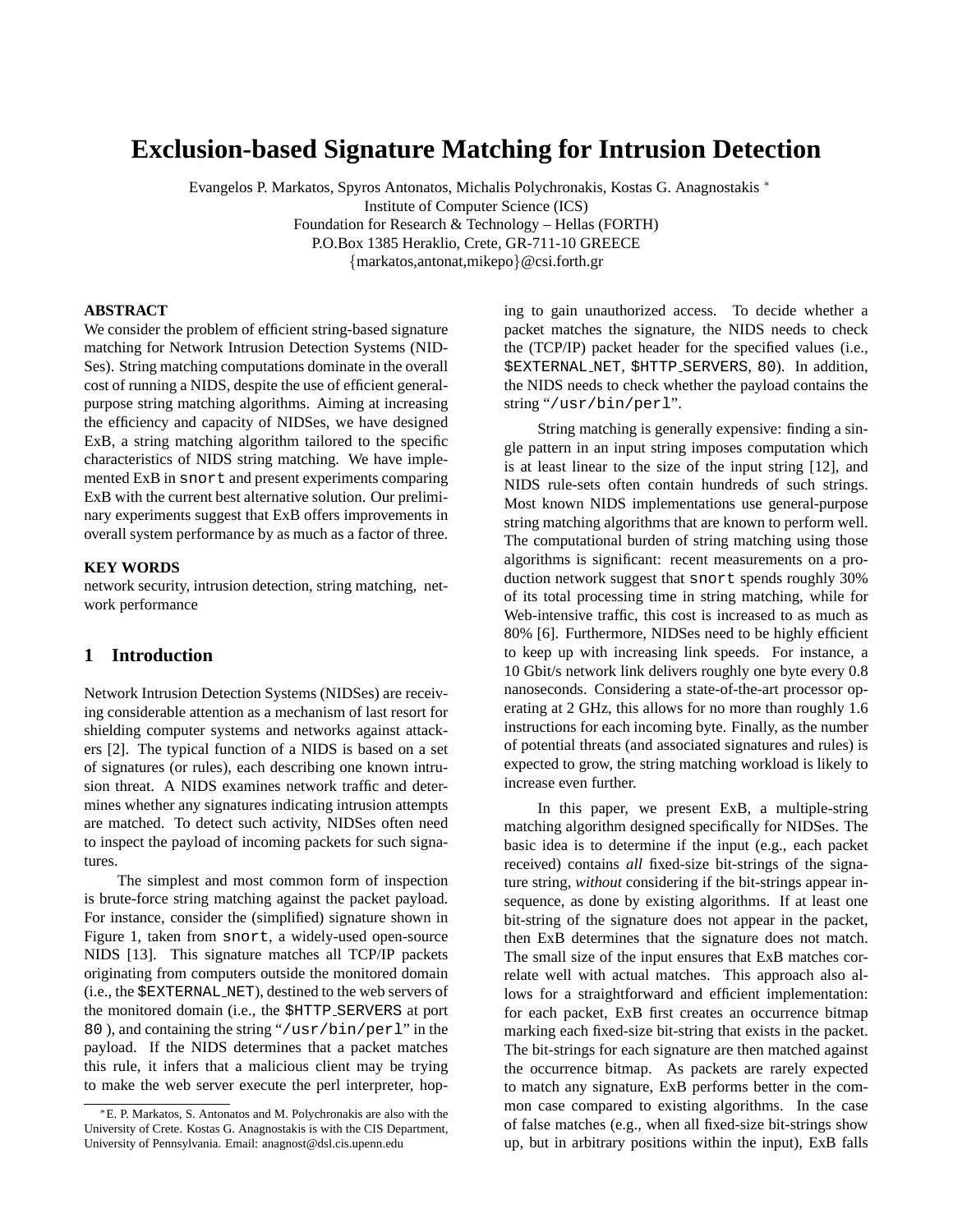alert tcp \$EXTERNAL\_NET any -> \$HTTP\_SERVERS 80 (content:''/usr/bin/perl'')

Figure 1: A simple intrusion detection rule.

back to standard algorithms (such as the Boyer-Moore algorithm [3]).

To validate our approach, we have implemented ExB in snort. Experiments using full packet traces show that the rate of false matches is reasonably small, and that ExB offers significant performance benefits; in certain cases, ExB makes snort up to three times faster.

The rest of the paper is organized as follows. In Section 2 we review previous work and place our algorithm in context, and in Section 3 we informally describe our algorithm. Section 4 presents experiments with ExB as implemented in snort and compares its performance with the current best alternative. Finally, Section 5 outlines open issues for further investigation, and Section 6 summarizes our results.

# **2 Previous work**

The general problem of designing algorithms for string matching is well-researched. The most widely used algorithm is due to Boyer and Moore [3]. The Boyer-Moore algorithm compares the string with the input starting from the rightmost character of the string. This allows the use of two heuristics that may reduce the number of comparisons needed for string matching (compared to the naive algorithm). Both heuristics are triggered on a mismatch. The first heuristic, called the *bad character heuristic*, works as follows: if the mismatching character appears in the search string, the search string is shifted so that the mismatching character is aligned with the rightmost position at which the mismatching character appears in the search string. If the mismatching character does not appear in the search string, the search string is shifted so that the first character of the pattern is one position past the mismatching character in the input. The second heuristic, called the *good suffixes heuristic*, is also triggered on a mismatch. If the mismatch occurs in the middle of the search string, then there is a non-empty suffix that matches. The heuristic then shifts the search string up to the next occurrence of the suffix in the string.

Horspool improved the Boyer-Moore algorithm with a simpler and more efficient implementation that uses only the bad-character heuristic[8].

Aho and Corasick provide an algorithm for concurrently matching multiple strings [1]. The set of strings is used to construct an automaton which is able to search for all strings concurrently. The automaton consumes the input one character at-a-time and keeps track of patterns that have (partially) matched the input. Algorithms based on Aho-Corasick are widely used in current compiler technology, and several improvements have been presented

[5, 9, 15].

Fisk and Varghese were the first to consider the design of NIDS-specific string matching algorithms. They proposed an algorithm called Set-wise Boyer-Moore-Horspool [6], adapting the Boyer-Moore algorithm to simultaneously match a set of rules. This algorithm is shown to be faster than both Aho-Corasick [1] and Boyer-Moore[3] for medium-size pattern sets. Their experiments suggest triggering a different algorithm depending on the number of rules: Boyer-Moore-Horspool if there is only one rule; Set-wise Boyer-Moore-Horspool if there are between 2 and 100 rules, and Aho-Corasick for more than 100 rules. This heuristic has been incorporated in snort and provides the baseline for our comparison in Section 4.

Independently of Fisk and Varghese, Coit *et al.*[4] implemented a similar algorithm in snort, adapting Boyer-Moore for simultaneously matching multiple strings, derived from the exact set matching algorithm of Gusfield[7].

NIDSes are unlikely to be able to track increasing network speeds, regardless of whether more efficient algorithms can be designed, as the cost of string matching appears to be orders of magnitude higher than the cost of IP forwarding. A straightforward approach for scaling such systems is to consider distributed architectures, such as the one examined by Kruegel *et al.*[10]. The architecture splits incoming traffic into several Intrusion Detection Sensors that work in parallel to identify intrusion attempts [10]. Such efforts are orthogonal to improving string matching – better algorithms will require less sensors in a distributed NIDS architecture.

## **3 ExB: Exclusion-based string matching**

We present an informal description of ExB, first in its simplest and most intuitive form and then in its more general form. ExB is based on the following simple reasoning:

Suppose that we want to check whether a small input  $I$  contains a string  $s$ . Then, if there is at least one character in  $s$  that is not in  $I$ , then  $s$  is not in I.

This can be used to determine when a given string s does *not* appear in the input string I. If, on the other hand, every character of  $s$  belongs to  $I$ , then we use a standard string searching algorithms (e.g., Boyer-Moore-Horspool) to confirm whether  $s$  is a substring of  $I$ . This is needed in case of *false matches*, e.g., cases where every character of  $s$  is in  $I$ , but not in the sequence they appear in  $s$ . This simplifies the matching problem, since we can efficiently determine whether a character  $c$  belongs to  $I$  by means of an *occurrence bitmap*. Specifically, we first *pre-process* the input  $I$ , and, for each character  $c$  that appears in string  $I$ , we mark the corresponding element on the (256-element) bitmap. After pre-processing, we know that string  $I$  contains the  $j_{th}$  character only if the  $j_{th}$  element of the bitmap is marked. The pseudo-code for pre-processing input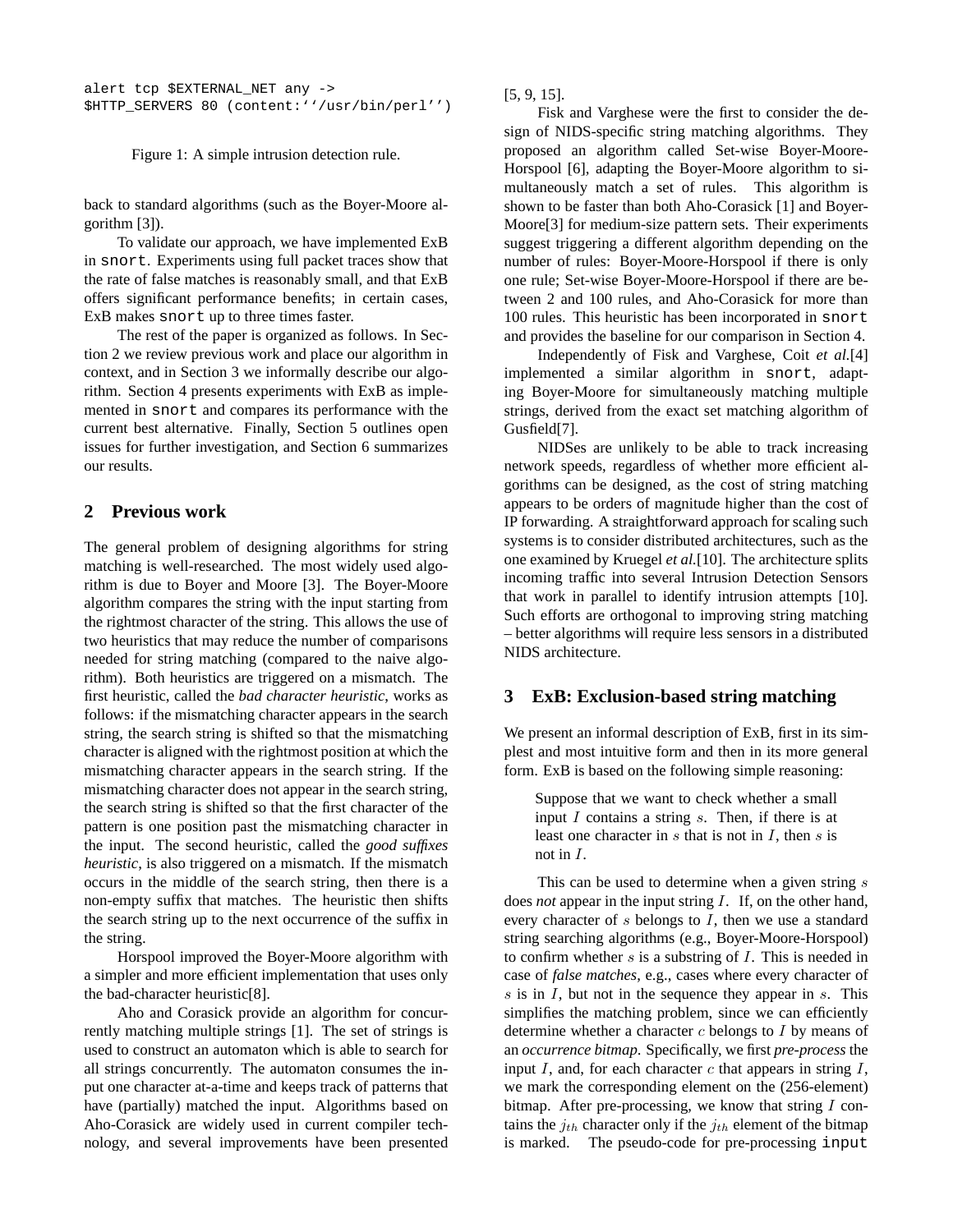```
boolean exists[256];
pre_process(char *input, int len)
{
 bzero(exists, 256/8); // clear array
  for (int idx = 0 ; idx < len ; idx++) {
       exists[input[idx]] = 1;
  }
}
search(char *s, char *input, int len_s, int len)
{
  for (int idx = 0 ; idx < len_s ; idx++) {
      if (exists[ s [idx] ] = 0)return DOES_NOT_EXIST ;
  }
  return boyer_moore(s, len_s, input, len);
}
```
Figure 2: Pseudo-code for ExB pre-processing and search.

and for matching a string s on input is presented in Figure 2.

The algorithm can be generalized for *pairs* of characters, with the intention of reducing the probability of false matches. Instead of recording the occurrence of single characters in string  $I$ , it is possible to record the appearance of each *pair* of consecutive characters in string I. In the matching process, instead of determining whether each character of s appears in  $I$ , the algorithm then checks whether each pair of consecutive characters of s appears in I. If a pair is found that does not appear in  $I$ , ExB knows that  $s$  is not in  $I$ .

Generalizing further, ExB can use bit-strings of arbitrary length, instead of just 8-bit characters. That is, ExB records all (byte-aligned) bit-strings of length  $x$ . The size of the bit-string exposes a trade-off: larger bit-strings are likely to result in fewer false matches, but also increase the size of the occurrence bitmap, which could, in turn, increase capacity misses and degrade performance. For most of our experiments we shall use  $x = 13$  which our experimental analysis has shown to maximize performance (in the particular experiment setup).

## **4 Experimental evaluation**

We evaluate the performance of ExB against the Fisk-Varghese heuristic (denoted as FVh in the rest of this paper) as implemented in snort , using trace-driven execution.

## **4.1 Environment**

All experiments were run on a PC with a Pentium 4 processor running at 1.7 GHz, with a L1 data cache of 8 KB and L2 cache of 256 KB, and 512 MB of main memory. The measured memory latency is 1 ns for the L1 data cache,



Figure 3: Fraction of false matches vs. bit-string length.

10.9 ns for the L2 cache and 170.4 ns for the main memory (measured using lmbench[11]). The host operating system is Linux (kernel version 2.4.17, RedHat 7.3).

We use snort version 1.9.0 compiled with gcc version 2.96 (optimization flags O2 – results with O3 were found to be similar). Each packet is checked against the "default" rule-set of the snort distribution. This rule-set is composed of 1243 rules, of which 90.3% requires examining the packet payload. snort organizes these rules in 152 "chain headers". Chain headers in snort are used to associate each packet header rule with a suitable set of string matching rules.

To drive the execution of snort, we use full-packet traces from the "capture the flag" data-set<sup>1</sup>. The "capture the flag" contest is held every year at DEFCON: the "largest underground Internet security gathering on the planet". These traces contain a significant number of intrusion attempts<sup>2</sup>. For most of the experiments, we used the eth0.dump2 trace containing 1,035,736 packets. For simplicity, traces are read from a file. Replaying traces from a remote host provided similar results.

## **4.2 Experiments with the default rule-set**

Before comparing the two algorithms, we first determine the optimal size for the fixed-size bit-string used by ExB. In Figure 3 we show the fraction of false matches for different bit-string lengths, and in Figure 4 the corresponding running time of snort , obtained using the time(1) facility of the host operating system. We observe that the fraction of false matches is well below 2 % when using bit-strings of 13 bits and more. Completion time decreases with increasing bit-string size, as the fraction of false matches that have to be searched using Boyer-Moore is reduced. However, it is not strictly decreasing: it is minimized at 13 bits but exhibits a slight increase for more than 13 bits, apparently because of the effect of data-structure size (1 KB for

<sup>1</sup>Available at http://www.shmoo.com/cctf/

<sup>2</sup>The most appealing reason for using these traces is less the number of intrusion attempts and more the availability of *real* payloads. One could, however, argue that neither of these two characteristics affects performance noticeably, but this has not been confirmed experimentally.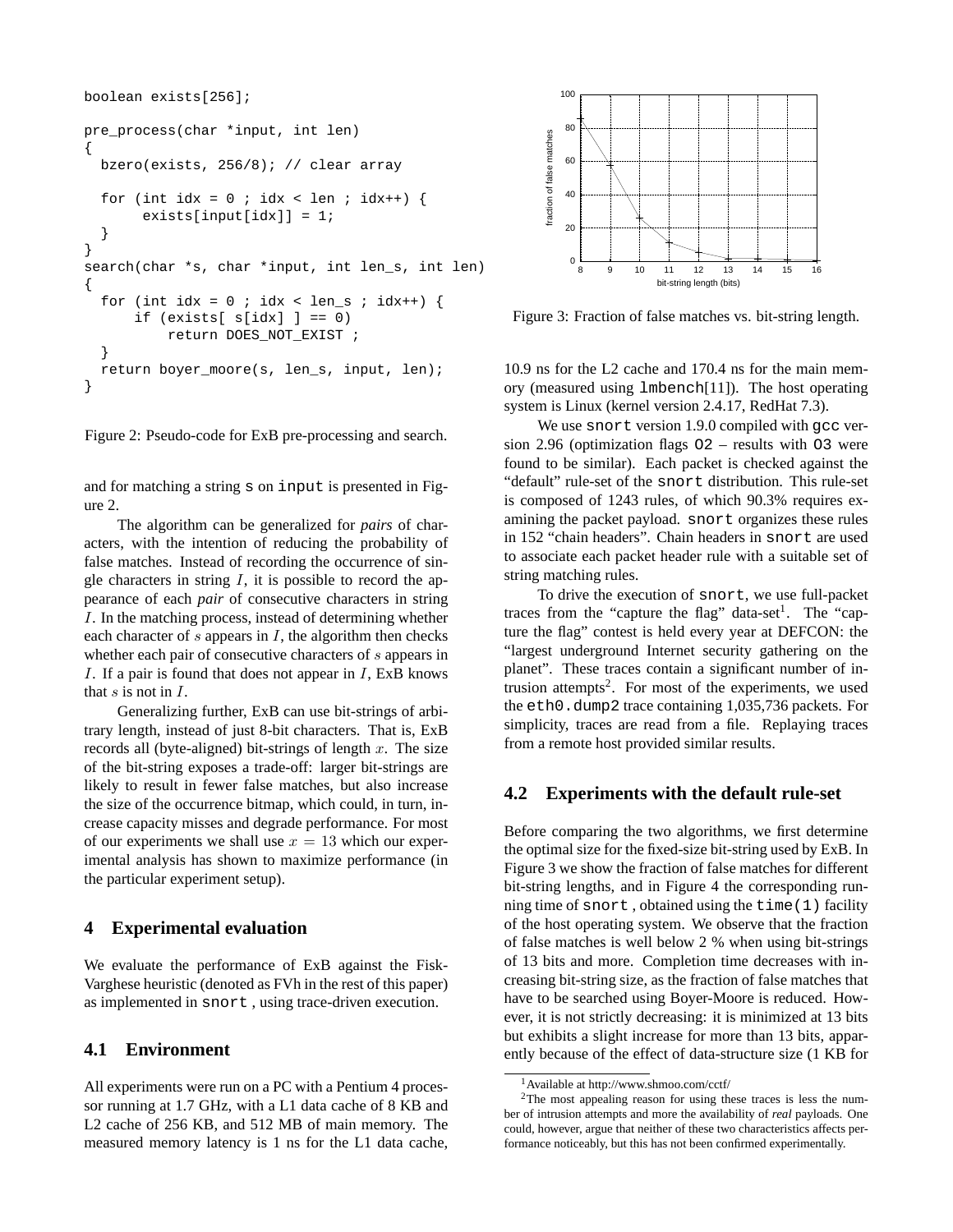

Figure 4: Completion time vs. bit-string length.

|                                                    | <b>FVh</b> | $ $ ExB |
|----------------------------------------------------|------------|---------|
| completion time (sec)   41.42   $\overline{30.34}$ |            |         |

Table 1: Completion time of snort using the default ruleset

13 bits, 8 KB for 16 bits) on cache performance. For our specific configuration, 13 bits appear to offer the best performance.

We now examine whether ExB offers any overall improvement compared to FVh. The completion time for ExB and FVh are presented in Table 1. We see that using ExB, snort completes execution 27% faster compared to using FVh. ExB completes execution faster because in the common case it can quickly decide that a given string is not contained in a packet. In 98.4% of all invocations, ExB was able to terminate without actually invoking Boyer-Moore. In the remaining 1.6% of the cases, ExB used the Boyer-Moore to find whether the considered string was contained in the input packet.

To better understand the behavior of ExB , we obtain processor-level statistics using the Pentium performance counters[14]. We measure the total number of instructions executed, the number of L1 data cache misses, and the number of L2 cache misses. These statistics are reported in Table 2. We see that ExB achieves 27% improvement in completion time, uses 37% fewer instructions, induces 17% fewer L1 data cache misses, and 14% fewer L2 cache misses.

|                              | <b>FVh</b> | ExB   | improv. |
|------------------------------|------------|-------|---------|
| completion time (sec)        | 41.42      | 30.34 | 2.7%    |
| instructions $(\times 10^9)$ | 58.9       | 37.1  | 37%     |
| L1 misses $(\times 10^9)$    | 1.83       | 1.51  | 17%     |
| L2 misses $(\times 10^6)$    | 259        | 222   | 14%     |

Table 2: Performance of snort using the default rule-set



Figure 5: Performance of snort vs. number of rules.

#### **4.3 Synthetic rules**

# **4.3.1 Number of rules**

To better understand the performance of ExB we construct a synthetic rule-set, where each rule checks every packet against a random 20-character string. To focus on the cost of string matching, rules are applied to all packets. Figure 5 shows the completion time of snort using ExB and FVh. We see that for a small number of rules, FVh slightly outperforms ExB , but as the number of rules increases, ExB clearly outperforms FVh. This is because ExB pays the price of pre-processing for each packet. When a packet is checked against several rules, the initial pre-processing overhead is amortized over a larger number of rules, and thus its effect on the total completion time is reduced.

## **4.3.2 String length**

We examine the effect of string length on the performance of ExB and FVh. We use a set of 200 rules that match all TCP/IP headers and search the payload for a random string of given length. Note that the length of strings in the default rule-set are between 2 and 39 bytes, with an average of 14. Figure 6 summarizes the results: ExB outperforms FVh in all cases, but the effect of string length on completion time does not appear to have a very clear trend (and repeated experiments did not improve the picture). A noticeable difference is, however, that the relative benefits of ExB are much higher in the case of 2-byte strings. We traced this to the surprisingly poor cache behavior of FVh, considering the large number of L1 data cache misses, as reported (in billions) in the following table:

| string | <b>FVh</b> | ExB    |
|--------|------------|--------|
| length | misses     | misses |
|        | 3.38       | 171    |
| 20     | 3.14       | 3.37   |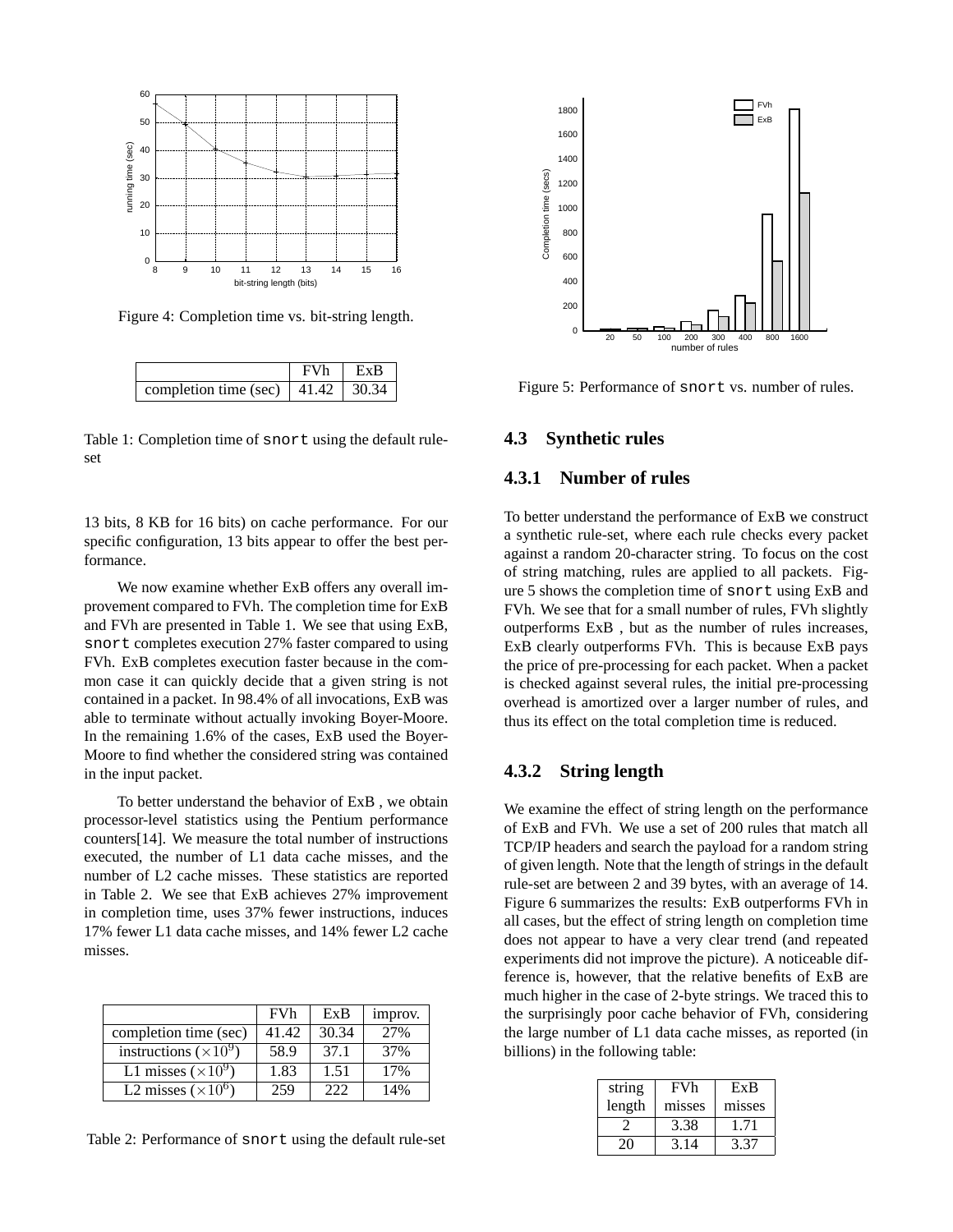

Figure 6: Completion time vs. string length (200 rules)

We observe that, although both approaches have a comparable number of cache misses (within 5%) for 20-byte strings, the number of cache misses is significantly reduced for 2-byte strings in ExB, but not in FVh. This is because FVh uses data structures that do not fit in the 8 KB L1 data cache. In contrast, ExB uses a 1 KB data-structure, thereby leaving much more space in the cache for rules and other data structures.

## **4.4 Packet size**

To examine how ExB and FVh perform for different packet sizes, we divide the trace in two sets: one containing "small" packets of less than 200 bytes, and one containing "large" packets of more than 200 bytes. We run snort on these two sets and report the results in Figure 7.

We observe that FVh is marginally better for small packets, while for larger packets ExB outperforms FVh by roughly 20 %. This is understandable, as the relative cost of header processing is higher for small packets than for large packets. Therefore, an improved string matching algorithm is unlikely to provide any noticeable improvements for small packets.

# **4.5 Other traces**

All results reported so far are based on a single trace. For completeness, we repeated the experiments with other traces from the same data source, using the default rule-set. The results are summarized in Table 3. ExB performs better than FVh for all traces, but the relative improvement varies. The improvement is as high as 69% (three times faster), but there are a few cases where the improvement of ExB is as small as 2%. This coincides with differences in the packet size distribution: the average packet size for eth2.dump2 is 111 bytes<sup>3</sup>. In contrast, the  $e$ th0.dump7 trace has an



Figure 7: Performance as a function of packet size.

| <b>Trace characteristics</b>        |         |          | <b>Running time</b> |       |                             |
|-------------------------------------|---------|----------|---------------------|-------|-----------------------------|
| trace name                          | number  | avg. pkt | <b>FVh</b>          | ExB   | improv.                     |
| $(defcon_X)$                        | of      | size     |                     |       | (% )                        |
|                                     | packets | (bytes)  | (sec)               | (sec) |                             |
| eth0.dump                           | 1119212 | 658      | 55.52               | 34.66 | 38                          |
| $eth0.$ dump2                       | 1035736 | 835      | 41.42               | 30.12 | 27                          |
| $eth0.$ dump $3$                    | 1238761 | 693      | 54.87               | 30.70 | 44                          |
| eth0.dump4                          | 595267  | 1481     | 41.87               | 13.39 | 68                          |
| eth0.dump5                          | 1468543 | 582      | 45.47               | 19.30 | 58                          |
| eth0.dump6                          | 853988  | 1023     | 49.38               | 15.67 | 68                          |
| eth0.dump7                          | 786446  | 1114     | 49.62               | 15.41 | 69                          |
| eth0.dump8                          | 497302  | 1111     | 31.95               | 9.80  | 69                          |
| eth0.dump9                          | 1464704 | 111      | 31.81               | 31.12 | $\mathcal{D}_{\mathcal{L}}$ |
| eth <sub>2</sub> .dump <sub>2</sub> | 2467168 | 241      | 85.54               | 83.04 | 3                           |

Table 3: Completion time of snort using various traces

average packet size of 1114 bytes. Thus, when processing large packets (as in eth0.dump7), snort spends a large fraction of its time in string matching, and ExB offers significant benefits. On the contrary, in the case of small packets (as in eth.dump2), snort spends only a small fraction of its time in string matching, and therefore any improvements in string matching do not affect total completion time.

#### **5 Future work**

There are a number of questions that remain unanswered by our experiments so far. First, the set of traces used is rather limited; it would be interesting to examine the performance of ExB on a more diverse set of traces, including workloads from production networks, as in [6]. Due to privacy issues it has been generally difficult to obtain such traces for research purposes.

Second, a crucial dimension that has not been explored sufficiently is the effect of processor and memory architecture. Our results suggest that this parameter has

 $3$ More specifically, these data-sets seem to contain an unusually large number of TCP SYN and ACK packets and ICMP, portscan and shellcode

attacks, which tend to be small packets